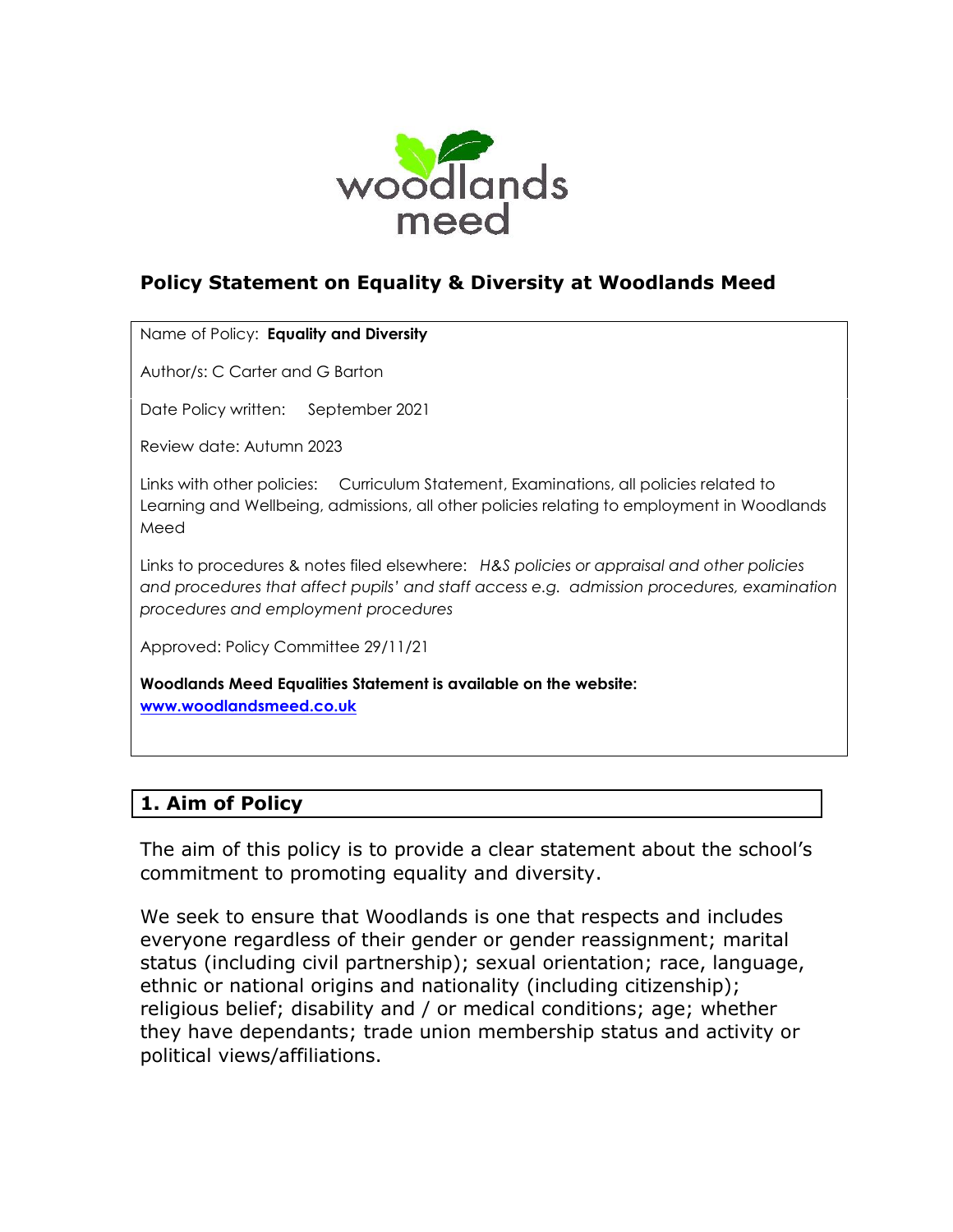# **2. Scope of the Policy**

This policy applies to all members of the Woodlands Meed community, but particularly employees, regardless of how long they have been employed, their contractual hours and contract type.

#### **Definitions**

For us "equality" is about opportunity, access, participation and contribution on a fair and equal footing and providing a framework for this to happen.

The term "diversity" acknowledges there are differences between people and the school values and respects the variety of backgrounds, perspectives, values and beliefs of its employees.

### **3. Public Sector Equality Duty**

The Equality Act 2010 places a statutory duty on Woodlands Meed to have due regard to the need to:

- Eliminate unlawful discrimination, harassment and victimisation;
- Advance equality of opportunity; and
- Foster good relations between people from different groups.

Please click on this link to see Department for Education advice for Schools. [DfE Equality Act 2010 -](http://www.education.gov.uk/aboutdfe/policiesandprocedures/equalityanddiversity/a0064570/the-equality-act-2010) Guidance for Schools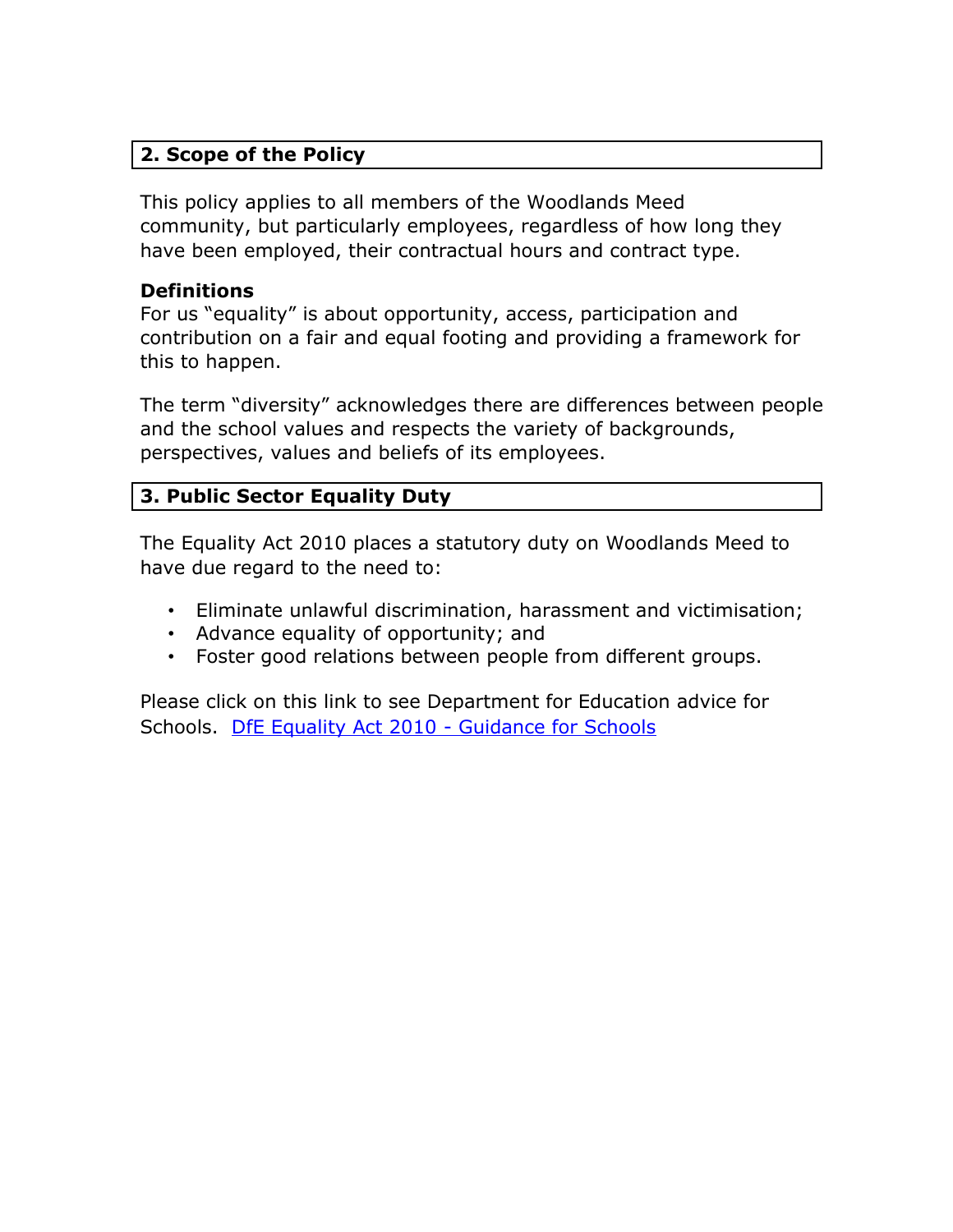# **4. Links to other Policies**

The Woodlands Meed Equality Policy sets out our commitments, values and objectives in relation to equality and diversity. It covers children, parents, staff, carers, governors and other stakeholders.

The Behaviour at Work policy sets out how we expect employees to behave toward one another and outlines the framework for addressing issues that are raised. Our Behaviour for Life and Learning Policy highlights expectations for students. Our Parent Pledge offers guidance around our expectation for Parent / Carer conduct.

The WSCC Standards of Conduct sets out the expected standards of behaviour and conduct for all employees.

### **5. Guiding Principles**

- We are committed to providing equality of opportunity for all by eliminating discrimination. We will do this by ensuring that our practices reflect relevant legislation and good practice. Our employment decisions are based upon job related, objective criteria.
- We are committed to having a workforce that reflects the diversity within our community where everyone is treated with dignity and respect.
- We extend these principles to our whole community, including our pupils, all of whom deserve equality of opportunity irrespective of individual characteristics and differences.

#### **6. Employee Responsibilities**

All employees, irrespective of their role, have a personal responsibility to comply with this policy, associated policies and to abide by the Equality Act 2010, in dealing with each other, managing staff and in their relationships with children, parents, carers, governors and other stakeholders.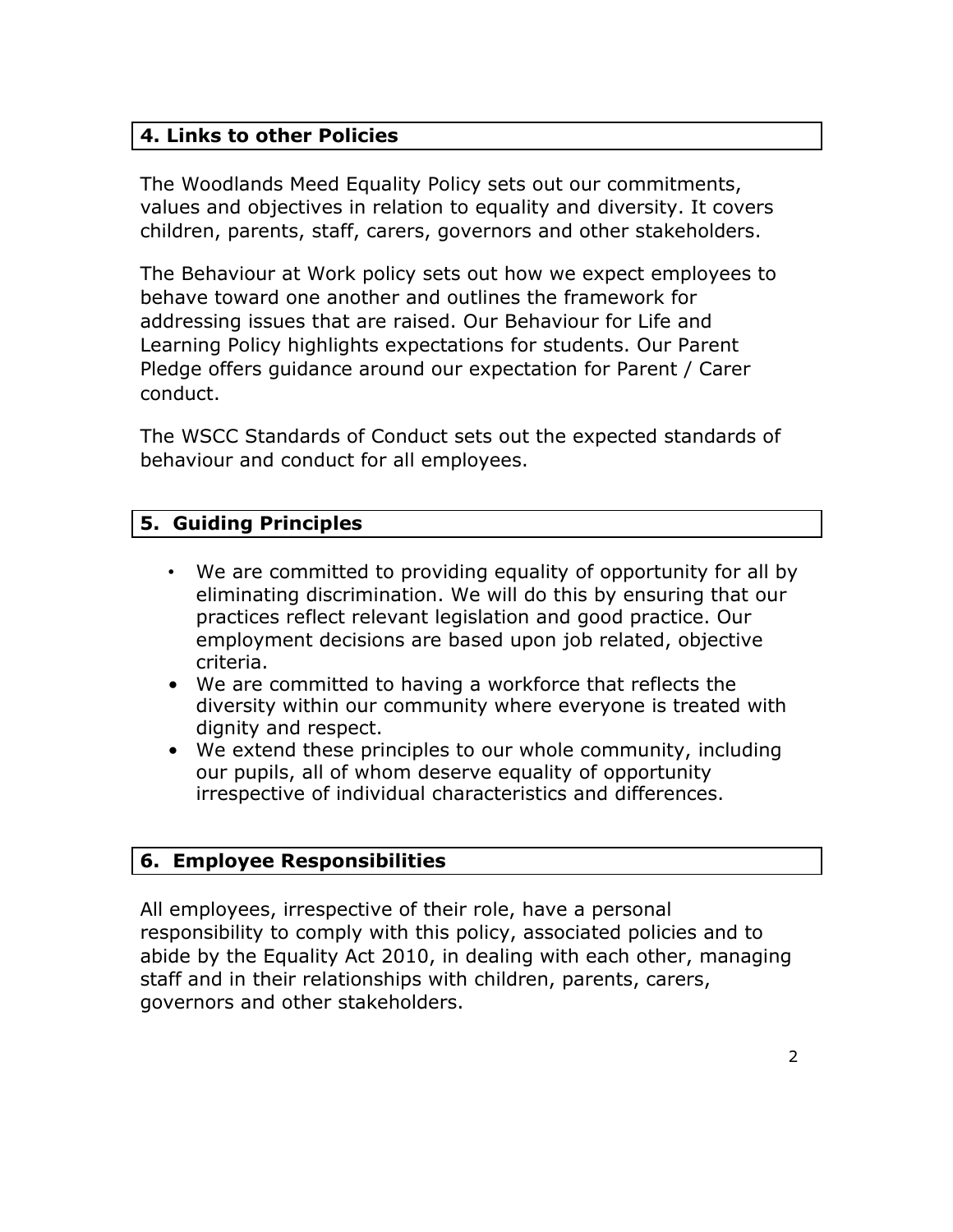In particular, employees, must not:

- discriminate against colleagues, other workers, job applicants, children, parents, carers, governors or other stakeholders;
- bully or harass colleagues, other workers, job applicants, children, parents, carers, governors or other stakeholders;
- encourage or try to encourage another person to treat others unfairly or to practice unlawful discrimination;
- victimise people who have made allegations or complaints of discrimination or who have provided information about such discrimination.

We will not tolerate any of the above behaviours. Where employees commit an act of unjustified or unlawful discrimination, or allow discrimination to occur without taking appropriate action, then they could be liable to a claim being brought against them as an individual, for example at an Employment Tribunal. The employee could also be liable to disciplinary action for a breach of the County Council's Standards of Conduct, which could result in dismissal.

For more detailed information please see the following documents:

- WSCC Standards of Conduct Model Behaviour in the Workplace Policy
- Definitions of bullying, harassment and victimisation
- Types of discrimination

We extend these principles to our whole school community. We seek to ensure that all students adhere to our behaviour expectations, regarding respect towards others, and that any instances of discriminatory behaviour are challenged, supported and that appropriate consequences and supportive intervention is put in place.

#### **7. Employer Commitment**

We will carry out the following activities in order to demonstrate our commitment to equality and diversity, and also to fulfil our legal responsibilities.

#### **7a. Employment Policies**

We will ensure that our employment policies, practices and associated guidance are fair to all by undertaking an equality analysis when we carry out employee related projects, policy developments and reviews. All of our policies, associated guidance and procedures are available to view and download from West Sussex Services for Schools.